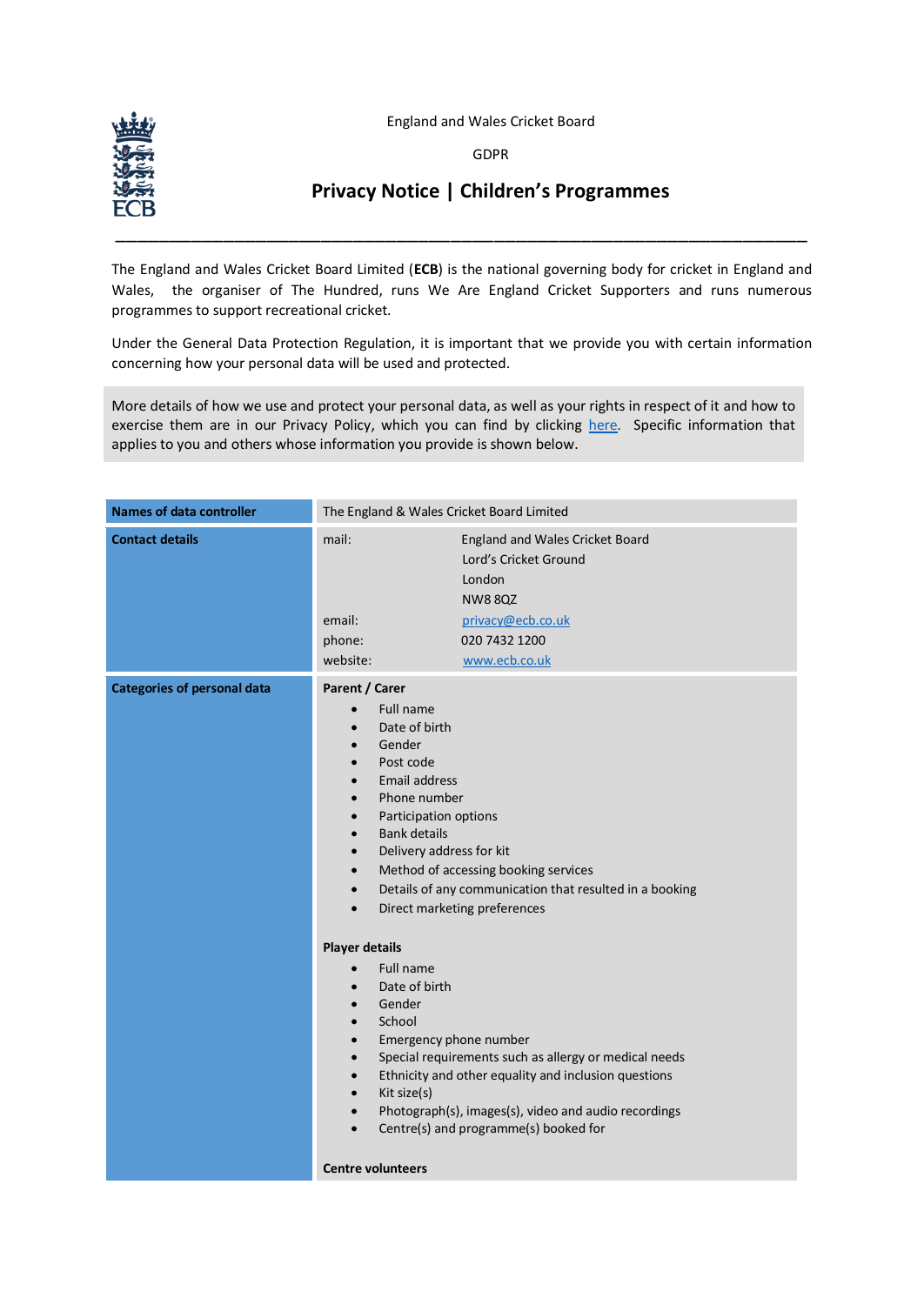| <b>Sources of personal data</b>                  | Club<br>Role<br>Gender<br><b>Email address</b><br>Mobile number<br>Kit size(s)<br>$\bullet$<br>Delivery address for kit<br>$\bullet$<br>Photograph(s), images(s), video and audio recordings<br>$\bullet$<br>Direct marketing preferences<br>$\bullet$<br>the registering parent / carer<br>$\bullet$<br>the Centre at which the relevant session is run or from staff providing<br>$\bullet$<br>the sessions<br>Disclosure and Barring Service (for Centre volunteers)<br>$\bullet$                                                                                                                                                                                                                                                                                                                                                                                                                                                                                                                                                                                                                                         |
|--------------------------------------------------|------------------------------------------------------------------------------------------------------------------------------------------------------------------------------------------------------------------------------------------------------------------------------------------------------------------------------------------------------------------------------------------------------------------------------------------------------------------------------------------------------------------------------------------------------------------------------------------------------------------------------------------------------------------------------------------------------------------------------------------------------------------------------------------------------------------------------------------------------------------------------------------------------------------------------------------------------------------------------------------------------------------------------------------------------------------------------------------------------------------------------|
| <b>Automated decisions</b>                       | None                                                                                                                                                                                                                                                                                                                                                                                                                                                                                                                                                                                                                                                                                                                                                                                                                                                                                                                                                                                                                                                                                                                         |
| <b>Purposes of processing</b>                    | The ECB will process your personal data for the purposes of:<br>Administration. Administering bookings, attendance and participation<br>$\bullet$<br>at sessions<br>Payment processing. Facilitating payments for your booking(s)<br>$\bullet$<br>Programme delivery. Supporting the delivery of your programme<br>$\bullet$<br>sessions<br>Medical and special needs support. Dealing with medical and special<br>$\bullet$<br>needs<br>Promotional activities. Including photographs, images, video and<br>$\bullet$<br>audio recordings in our promotional materials where you have<br>consented to this<br>Direct marketing. Direct marketing where you have consented to this<br>$\bullet$<br>Reporting and trend analysis. Reporting participation and any<br>$\bullet$<br>incidents and of figures and trends in the interest of cricket<br>participation (including equality and inclusion information)<br>Insight. Administering participant insight and programme evaluation;<br>$\bullet$<br>Quality reviews. For quality and improvement monitoring.                                                             |
| Who we will disclose your<br>personal data to    | The ECB's official kit and equipment logistics partner of our Children's<br>$\bullet$<br>Programme (currently DMC Sport) to arrange for personalisation and<br>delivery of kit and to contact you about this.<br>The Centres whose programmes you have registered for.<br>The County Cricket Board that supports the local Centre(s) whose<br>$\bullet$<br>programme(s) you have registered for.<br>Insurers, legal and other professional advisers<br>Regulators<br>$\bullet$                                                                                                                                                                                                                                                                                                                                                                                                                                                                                                                                                                                                                                               |
| Legal basis for processing your<br>personal data | The legal basis for the collection and processing of your personal data is:<br>Administration, payment processing and programme delivery: that it<br>is necessary to fulfil the contract that you are going to enter into or<br>have entered into with us.<br>for dealing with medical and special needs: that you or your parent /<br>$\bullet$<br>carer have given your explicit consent or that it is in your vital interests<br>or the vital interests of somebody else.<br>for equality and inclusion: that you have given your explicit consent by<br>$\bullet$<br>answering the question.<br>promotional activities: that you have given your consent.<br>$\bullet$<br>direct marketing: that you have given your consent.<br>$\bullet$<br>in all other cases: that it is necessary for our legitimate interests which<br>$\bullet$<br>are to build a programme to encourage participation in cricket and<br>does not prejudice or harm rights and freedoms of parents / carer or<br>the children that join the programme and /or that it is necessary for the<br>establishment, exercise or defence of legal claims. |
| Your right to withdraw consent                   | Where you have given your consent to any processing of personal data, you have                                                                                                                                                                                                                                                                                                                                                                                                                                                                                                                                                                                                                                                                                                                                                                                                                                                                                                                                                                                                                                               |